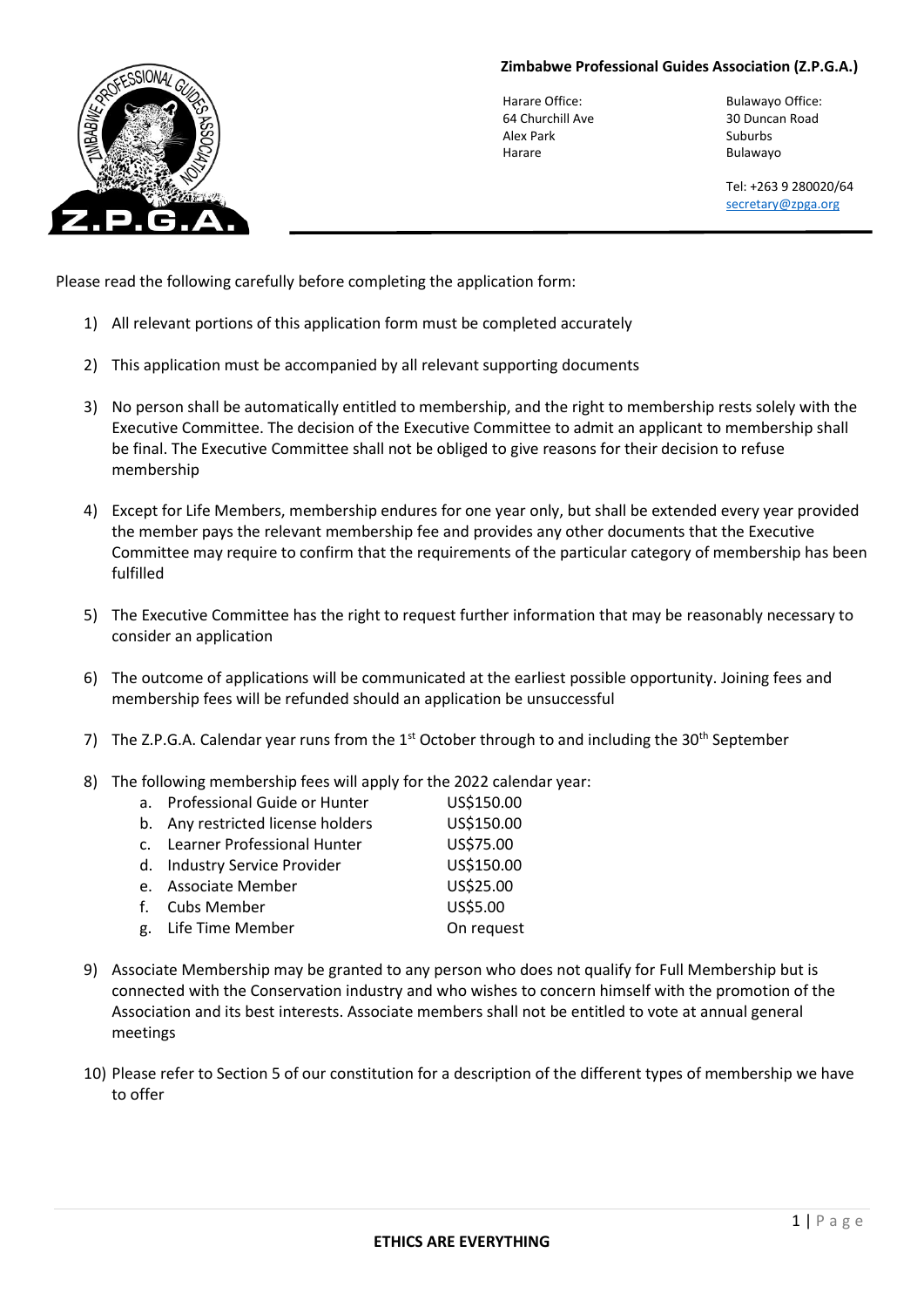Thank you for considering Membership with the Z.P.G.A. All applications for Membership will be vetted and verified in the first instance by the Z.P.G.A. Secretary and then by the Executive Committee, the following Membership categories are offered:

- ➢ Full Members applicants to complete section 1, 2 or 3 & 8
	- o A Full member anyone that holds a Zimbabwean License as issued by National Parks
- ➢ Associate Membership to complete section 1, 4 or 5 & 8
	- o An Associate Member anyone that does not hold a Zimbabwean License as issued by National Parks
- ➢ Z.P.G.A. Industry Service provider to complete section 1, 6 & 8
- ➢ Z.P.G.A. life time supporter to complete section 1, 7 & 8

|                      | <b>Application for Membership</b>                                                                     |                                                                     |                          |  |  |  |
|----------------------|-------------------------------------------------------------------------------------------------------|---------------------------------------------------------------------|--------------------------|--|--|--|
|                      | Surname:                                                                                              |                                                                     | <b>National ID No.</b>   |  |  |  |
| $\blacktriangledown$ | <b>First Names:</b>                                                                                   |                                                                     |                          |  |  |  |
|                      | <b>Residential Address:</b>                                                                           |                                                                     |                          |  |  |  |
| $\overline{6}$       | Cell Phone No.                                                                                        |                                                                     | <b>Blood Type:</b>       |  |  |  |
| 5                    | <b>Email Address:</b>                                                                                 |                                                                     |                          |  |  |  |
| $\overline{9}$       | Date of Birth:                                                                                        |                                                                     | <b>Current Employer:</b> |  |  |  |
|                      |                                                                                                       | Have you ever been convicted for any criminal offences in the past? | YES I have               |  |  |  |
|                      |                                                                                                       |                                                                     | NO I have not            |  |  |  |
|                      | If you places sive details an a senarate shoot of nanor as well as nroviding sourt Leonviction nanors |                                                                     |                          |  |  |  |

**If Yes, please give details on a separate sheet of paper as well as providing court/ conviction papers.** 

|               | <b>Professional Hunter/Guide</b>                         |                                                                          |                                   |                        |  |  |
|---------------|----------------------------------------------------------|--------------------------------------------------------------------------|-----------------------------------|------------------------|--|--|
|               | <b>Full License No:</b>                                  |                                                                          | <b>Date Obtained:</b>             |                        |  |  |
|               | <b>Details of License Restrictions if any:</b>           |                                                                          |                                   |                        |  |  |
| $\mathbf{N}$  |                                                          |                                                                          |                                   |                        |  |  |
|               |                                                          | Details of criminal cases pertaining to wildlife and/or hunting, if any: |                                   |                        |  |  |
| $\frac{z}{2}$ |                                                          |                                                                          |                                   |                        |  |  |
|               | Please supply the following supporting documentation:    |                                                                          |                                   |                        |  |  |
| <b>SECTI</b>  | Copy of your current Z.P.W.M.A. License, back and front: |                                                                          | Copies attached $\Box$            |                        |  |  |
|               | Copy of any one of your current weapons licenses:        |                                                                          | Copies attached $\Box$            |                        |  |  |
|               | Signed Z.P.G.A. Code of Conduct:                         |                                                                          | Copies attached $\Box$ See page 3 |                        |  |  |
|               | Copy of your most current First Aid Certificate:         |                                                                          |                                   | Copies attached $\Box$ |  |  |
|               | Do you have medical aid/insurance?                       |                                                                          |                                   | YES $\Box$ NO $\Box$   |  |  |

|                | <b>Learner Professional Hunter/Guide</b>                                 |  |                                   |                        |  |
|----------------|--------------------------------------------------------------------------|--|-----------------------------------|------------------------|--|
|                | <b>Education Qualification:</b>                                          |  | <b>Tutors Name:</b>               |                        |  |
|                | Previous apprenticeship details, if any:                                 |  |                                   |                        |  |
|                |                                                                          |  |                                   |                        |  |
| <b>m</b>       | <b>Previous Experience:</b>                                              |  |                                   |                        |  |
|                |                                                                          |  |                                   |                        |  |
| <b>SECTION</b> | Details of criminal cases pertaining to wildlife and/or hunting, if any: |  |                                   |                        |  |
|                |                                                                          |  |                                   |                        |  |
|                | <b>Current LPH License Number:</b>                                       |  | Date Obtained:                    |                        |  |
|                | Copy of your current Z.P.W.M.A. License, back and front:                 |  |                                   | Copies attached $\Box$ |  |
|                | Copy of any one of your current weapons licenses:                        |  |                                   | Copies attached $\Box$ |  |
|                | Signed Z.P.G.A. Code of Conduct:                                         |  | Copies attached $\Box$ See page 3 |                        |  |
|                | Copy of your most current First Aid Certificate:                         |  |                                   | Copies attached $\Box$ |  |
|                | Do you have medical aid/insurance?                                       |  |                                   | YES $\Box$ NO $\Box$   |  |

|                      | Prospective Learner Professional Hunter/Guide (Ages 13 and older)                               |                       |  |
|----------------------|-------------------------------------------------------------------------------------------------|-----------------------|--|
| 4                    | <b>Education Level:</b>                                                                         | <b>Employer Name:</b> |  |
| $\mathbf{z}$         | Details of ZPWMA exams attempted to date, if any:                                               |                       |  |
| $\overline{\bullet}$ |                                                                                                 |                       |  |
|                      | Reference from ZPGA member, school or current attachment/employer                               |                       |  |
| <b>SEC</b>           | Name:                                                                                           | Signature:            |  |
|                      | Position:                                                                                       |                       |  |
|                      | Please be aware that you will not have voting rights as prescribed in the Z.P.G.A. Constitution |                       |  |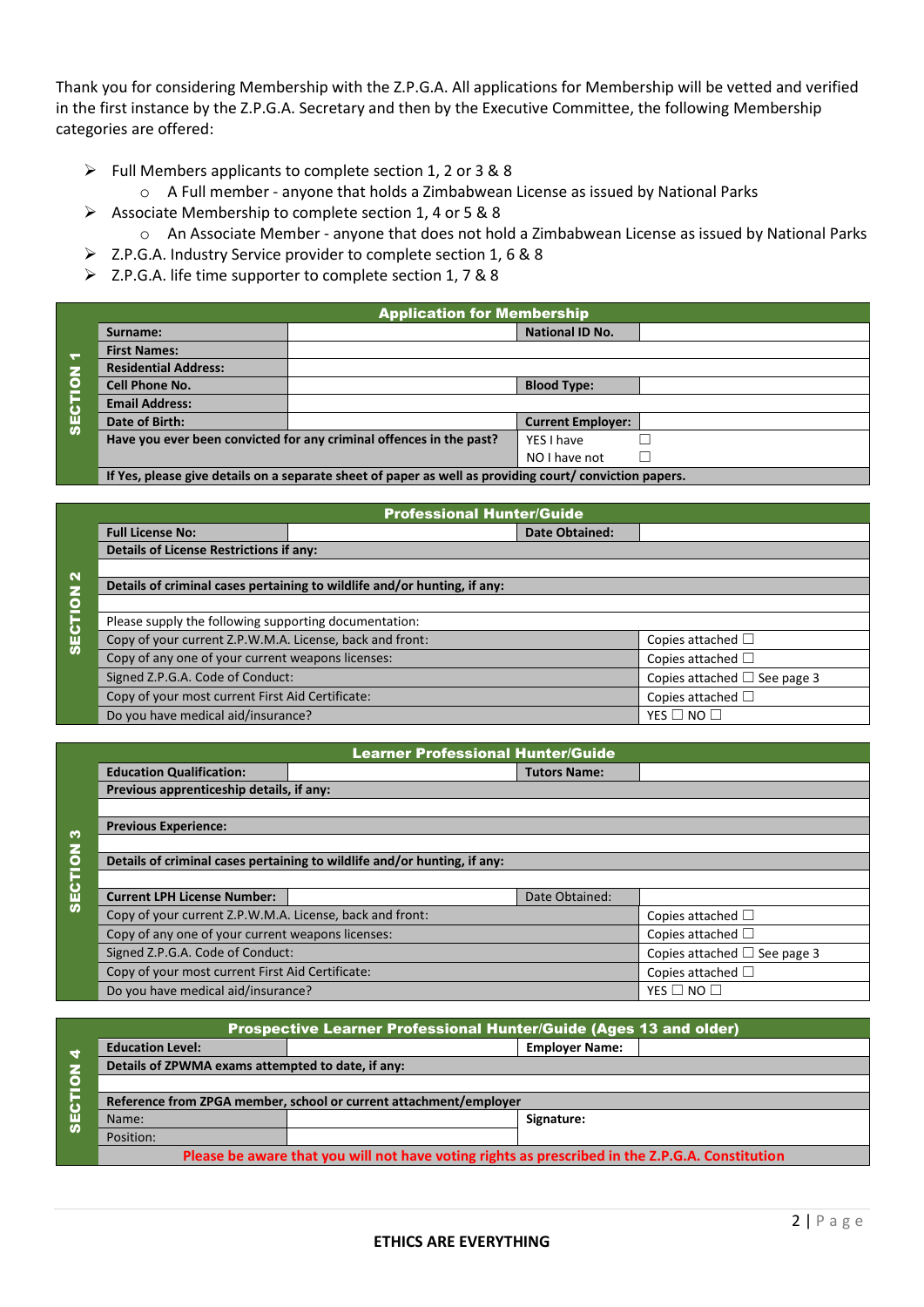|                                                                                                 | Cubs (Ages 4-12), Youth, Family Member, Associate or Friend of Z.P.G.A. Member                       |  |                        |  |  |
|-------------------------------------------------------------------------------------------------|------------------------------------------------------------------------------------------------------|--|------------------------|--|--|
|                                                                                                 | Current employer/school                                                                              |  | <b>Clubs/Societies</b> |  |  |
|                                                                                                 | What wildlife interested do you have:                                                                |  |                        |  |  |
| <u> ທ</u>                                                                                       |                                                                                                      |  |                        |  |  |
| $\bullet$                                                                                       | What is your motivation for joining (If applicant is a minor, parent or legal guardian may fill in): |  |                        |  |  |
| <b>SECTI</b>                                                                                    |                                                                                                      |  |                        |  |  |
|                                                                                                 | Applicant/Parent Name:                                                                               |  | Signature:             |  |  |
|                                                                                                 | Applicant/Parent Contact No:                                                                         |  |                        |  |  |
|                                                                                                 | Email<br>Applicant/Parents                                                                           |  |                        |  |  |
|                                                                                                 | Address:                                                                                             |  |                        |  |  |
| Please be aware that you will not have voting rights as prescribed in the Z.P.G.A. Constitution |                                                                                                      |  |                        |  |  |

|         | <b>Z.P.G.A. Industry Service Provider</b>                   |                                                                                                                    |  |  |  |
|---------|-------------------------------------------------------------|--------------------------------------------------------------------------------------------------------------------|--|--|--|
|         | <b>Current Employer:</b>                                    |                                                                                                                    |  |  |  |
|         | What services will you be offering the Z.P.G.A. Membership? |                                                                                                                    |  |  |  |
|         |                                                             |                                                                                                                    |  |  |  |
| ဖ       |                                                             |                                                                                                                    |  |  |  |
| SECTION |                                                             |                                                                                                                    |  |  |  |
|         |                                                             |                                                                                                                    |  |  |  |
|         |                                                             |                                                                                                                    |  |  |  |
|         |                                                             |                                                                                                                    |  |  |  |
|         |                                                             |                                                                                                                    |  |  |  |
|         |                                                             | Please note your application will be put forward so that you are included in our Members chat group however please |  |  |  |
|         |                                                             | be aware that you will not have voting rights as prescribed in the Z.P.G.A. Constitution                           |  |  |  |

SECTION 7Z.P.G.A. Life Time Supporter **Current Employer: Who introduced you to the Z.P.G.A.? What is your motivation? Please be aware that you will not have voting rights as prescribed in the Z.P.G.A. Constitution**

| œ | <b>REFERENCES – NAMES OF TWO REFEREES WHO ARE MEMBERS OF THE Z.P.G.A ARE REQUIRED</b><br><b>FOR ALL APPLICANTS</b> |  |           |
|---|--------------------------------------------------------------------------------------------------------------------|--|-----------|
| ш | Name:                                                                                                              |  | Signature |
|   | <b>Position:</b>                                                                                                   |  |           |
|   | Name:                                                                                                              |  | Signature |
| ഗ | <b>Position:</b>                                                                                                   |  |           |

|                         | <b>BACKGROUND CHECKS HAVE BEEN COMPLETED ON THE APPLICANTS</b> |                       |  |  |  |
|-------------------------|----------------------------------------------------------------|-----------------------|--|--|--|
|                         | <b>Name of verifier:</b>                                       |                       |  |  |  |
| z                       | Position within Z.P.G.A.:                                      |                       |  |  |  |
| $\overline{\mathbf{o}}$ | Name three committee                                           | 1 <sup>st</sup> Name: |  |  |  |
| Е<br>ō                  | <b>Members that signed off:</b>                                | 2 <sup>nd</sup> Name: |  |  |  |
|                         |                                                                | 3rd Name:             |  |  |  |
|                         | Notes:                                                         |                       |  |  |  |
|                         |                                                                |                       |  |  |  |
|                         | <b>Application Status:</b>                                     | Rejected<br>Approved  |  |  |  |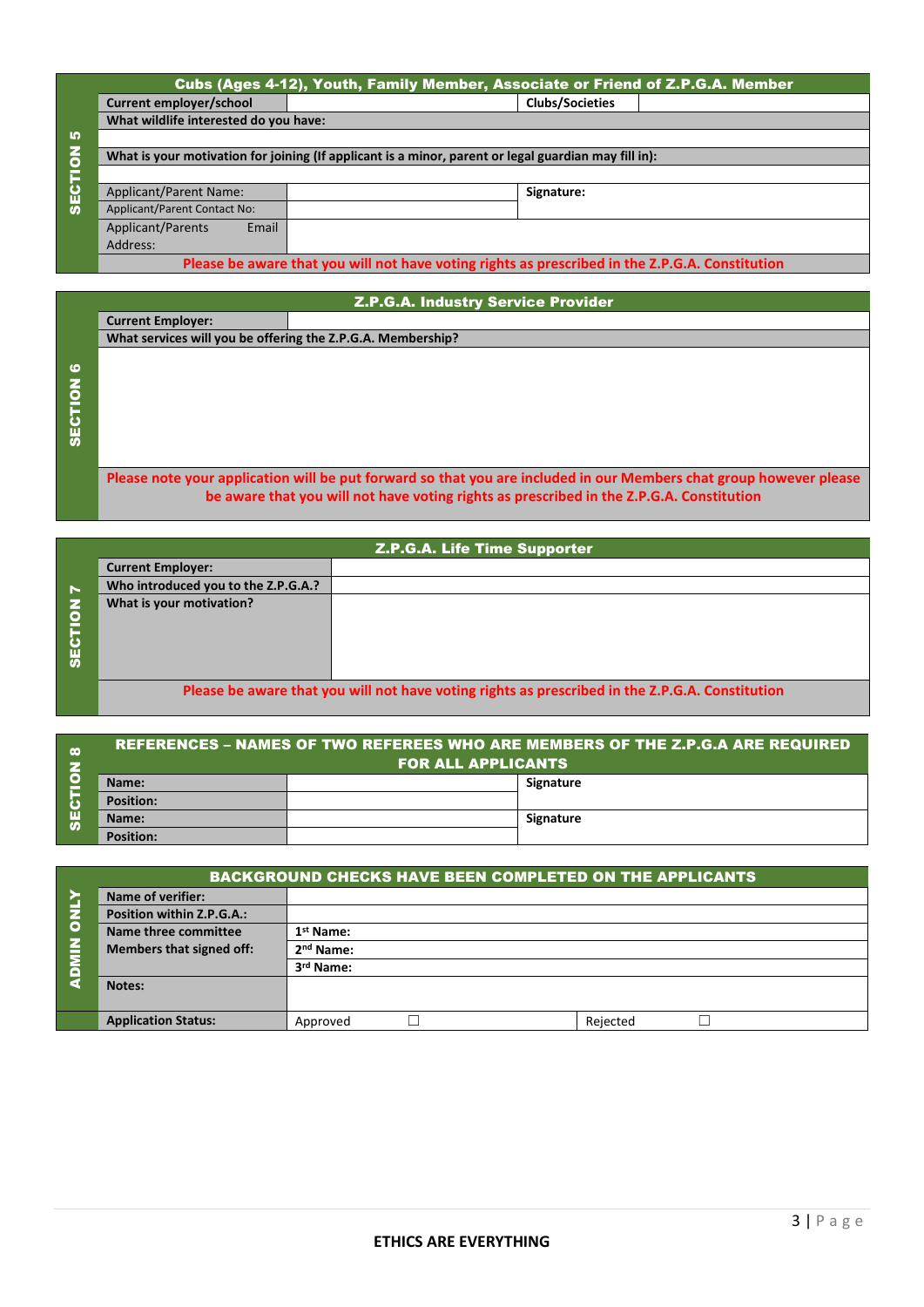

## **PLEDGE FOR ALL ZIMBABWE PROFESSIONAL GUIDES ASSOCIATION MEMBERS**

**I, the undersigned, hereby pledge my acceptance of the Z.P.G.A. Code of Ethics as part of my membership of Zimbabwe Professional Guides Association:** 

| <b>Code of conduct pledge</b> |                                                                                                         |                         |  |  |
|-------------------------------|---------------------------------------------------------------------------------------------------------|-------------------------|--|--|
| Surname:                      |                                                                                                         | <b>National ID No.</b>  |  |  |
| <b>First Names:</b>           |                                                                                                         |                         |  |  |
| <b>Residential Address:</b>   |                                                                                                         |                         |  |  |
| <b>Cell Phone No.</b>         |                                                                                                         |                         |  |  |
| <b>Email Address:</b>         |                                                                                                         |                         |  |  |
| Date of Birth:                |                                                                                                         | <b>Current Employer</b> |  |  |
|                               | Have you ever been convicted for any criminal offences in the past?                                     | YES I have              |  |  |
|                               |                                                                                                         | NO I have not           |  |  |
|                               | If Yes, please give details on a separate sheet of paper as well as providing court/ conviction papers. |                         |  |  |
| Signed:                       |                                                                                                         | <b>Dated</b>            |  |  |

**With this pledge, I accept that I am personally responsible to meet all the requirements towards maintaining membership status. I confirm that I am committed to the Code of Ethics, the Constitution, Rules, and Policies of Z.P.G.A. Furthermore, I promise to comply with the Code of Ethics for the Z.P.G.A. I am committed to abide by the Code of Ethics listed below and to respect all the Association's policies.** 

## **Z.P.G.A. "Guiding Code of Ethics" Values: (Applicable to all Z.P.G.A. members operating in a Photographic Area)**

- 1) Statement of Reliability and Responsibility
	- a. I undertake to be on time, reliable, honest, conscientious and tactful. The number of people comprising a party should be appropriate to my qualifications the nature of the trail, the terrain and the type of activities engaged in, it is further proposed that a walking safari shall not comprise of more than eight (8), being made up of the Walking Guide and up to a maximum of seven (7) guests or Driving Guides and or scouts
- 2) Adherence to Universal Professional Standards, Norms and Values
	- a. I welcome tourists to Zimbabwe, and promise to serve competently and professionally those under my guidance, and I endeavour to the best of my ability to satisfy their expectations as valued clients, guests and visitors to Zimbabwe by dealing with the applicable tour programme and itinerary in a responsible and efficient manner
- 3) Adherence to Zimbabwe's Laws, Regulations and Customs
	- a. I adhere to and support the Zimbabwean Constitution, laws and regulations, including but not limited to the Parks and Wildlife Act, Firearms Act, Trapping of Animals (Control) Act, Tourism Act and any other Conservation Laws as may be enacted from time to time
	- b. I undertake to assist tourists under my guidance to respect local laws, regulations and customs; in addition, I promise to support and uphold the vision, mission and values of Z.P.G.A. and I submit to the applicable controls, sanctions and disciplinary procedures
	- c. I promise to operate within my own levels of expertise and refrain from entering areas or undertake activities for which I am not qualified
- 4) Attitude and Respect Towards Countries, Operations, People and the Environment
	- a. At all times I treat with respect all peoples of the world, all languages, all cultures and all religions, local and other customs, histories and lore, and the indigenous natural environment. I will conduct all guiding activities in such a manner as to cause the least possible damage to the environment and I will endeavour to remove litter thus improving the environment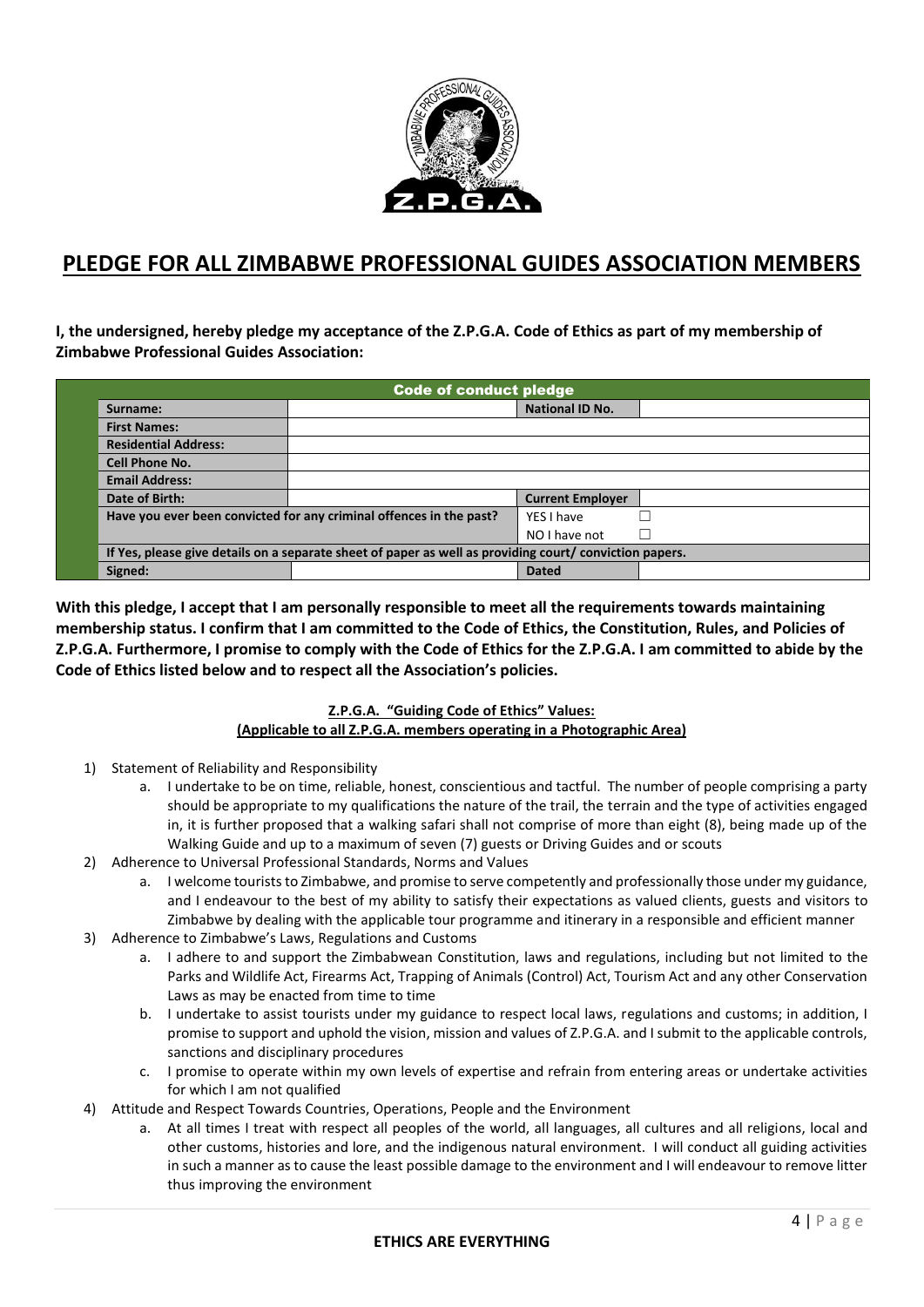- b. I will not spread miss truths about my fellow Operators in the non-Consumptive or Consumptive sector and will only make comments based on truthful facts
- c. I will always be mindful of the fact that legitimate and ethical hunting does play an integrated part in Conservation
- 5) Promise to Provide Reliable Information
	- a. I undertake to provide knowledgeable, correct, fair and unbiased information to tourists under my guidance, and I promise to keep an open mind towards comments and feedback from visitors to Zimbabwe. I undertake to apply professional skills and knowledge that I have acquired through training and experience
- 6) Undertaking to Care for The Safety of Tourists
	- a. I undertake to implement all reasonable measures to protect the personal safety of everyone under my guidance, and I undertake to operate safely and responsibly in whatever mode of transport is used. In addition, in the event of any accident, injury, mishap or other situation that compromises the safety of those under my guidance, I pledge to immediately do all things required to ensure the persons safety, and, when safe to do so, contact the relevant authority for assistance if and where necessary
- 7) Avoidance of Substance Abuse
	- a. At all times I refrain from and avoid substance abuse and or taking drugs, smoking in inappropriate areas, or use of any narcotic drug, and I promise to maintain my sobriety when on duty
	- b. I understand that drugs may also include prescribed medication where a doctor has specifically advised or warned me of the drug's effects such as drowsiness, impaired vision or concentration etc. With this in mind I will adjust where necessary my routine to ensure safety and professionalism
	- c. I will not handle a weapon if I have been drinking. The same principle shall apply to the taking of drugs, prescription or otherwise.
- 8) Non-Fraternization
	- a. The Z.P.G.A. desires to avoid misunderstandings, actual or potential conflicts of interest, complaints of favouritism, possible claim(s) of sexual harassment, and the member's morale and dissension problems that can potentially result from romantic relationships involving clients/guests.
- 9) Tutorship's
	- a. As a Walking Guide I will mentor any Driving Guide to the best of my ability
- 10) Carrying of weapons
	- a. I will only carry a weapon that is correctly licenced with the Firearms Registry Office
- 11) Walking Guides & Hunting Guides walking with clients
	- a. When walking or guiding in Big Game country I will always carry with me a firearm of calibre .375 or greater
- 12) L.P.G.'s Walking Clients
	- a. I understand as a L.P.G. I may not walk alone with clients/guests in any area, State Land, Communal Land or Private Land where big game occurs
- 13) Shooting an animal in self defence
	- a. I understand that I am legally justified in killing or seriously injuring a threatening animal in self-defence, and I also understand I am not legally justified in killing or seriously injuring a threatening animal if I have intentionally, knowingly, or recklessly provoked the attack
- 14) Feeding Animals
	- a. I will never feed or leave food for wildlife and I am aware that habituation due to hand outs can result in disease or even death of that animal and injury to others
- 15) Calls or Calling Animals to Include Birds
	- a. I understand my role is to facilitate an experience with minimal disturbance. Calling or mimicking animals constitutes a disturbance (both to the animal and the human observers) and interferes with the natural experience
- 16) Harassment of wildlife
	- a. I fully appreciate that animal family groups must be viewed with respect and not adversely disturb or harassed
	- b. I will endeavour not to disturb or impede animals from coming to a water hole, food, mud baths, mating, courtship, hunts or stalks, suckling and feeding of youngster etc. either whilst on foot or by vehicle
- 17) Drivers licences and driving
	- a. I will ensure I am correctly licenced for the class of vehicle I am driving as laid out by the Vehicle Inspection Department (V.I.D.)
- 18) Off Road driving
	- a. I understand that off Road driving will be permitted on Private Land and Communal Land at times, for example where there is an iconic sighting, pertaining to the key species e.g. A lion kill in progress, key big cat interaction, wild dog hunt, black rhino sightings, white rhino sightings, elephant and buffalo herd sightings etc. where driving off road will be accepted. That is, provided I am confident the sighting cannot be viewed successfully from the game drive roads
- 19) Spotlighting